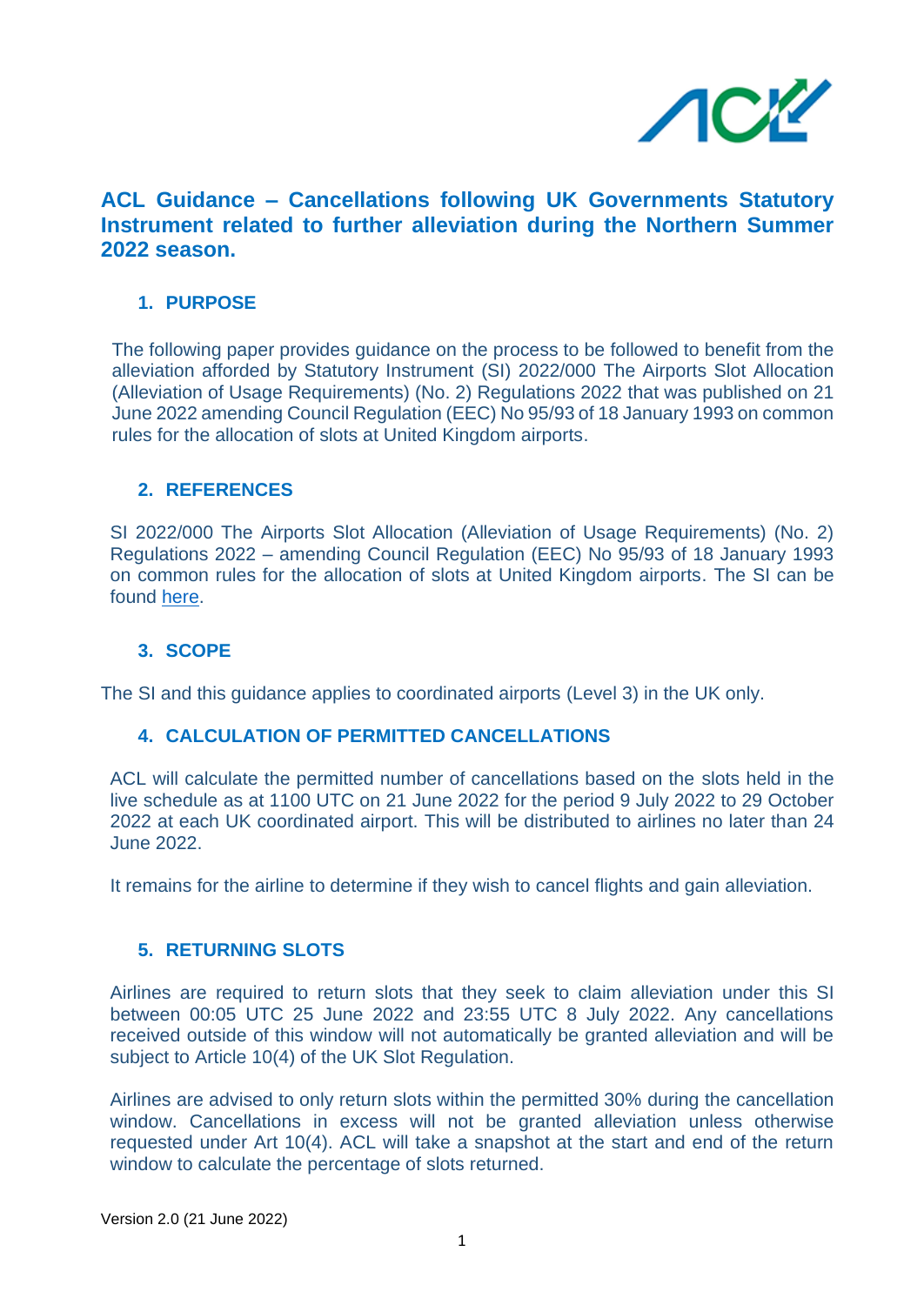

Should airlines return slots more than the permitted 30%, the last slots cancelled more than 30% will not be alleviated.

# **6. CONDITIONS FOR ALLEVIATION**

The SI sets conditions that need to be met for ACL to grant alleviation. It is for airlines to ensure they meet these conditions. ACL may seek evidence in support of alleviation requests to ensure that the conditions are met.

## **7. HISTORIC DETERMINATION**

Historic determination will be in accordance with our policy which can be found [here.](https://www.acl-uk.org/wp-content/uploads/2021/04/Guidance-to-Historic-Determination-at-Level-3-Airports-Final-V3-26APRIL21.pdf)

# **8. OTHER DEMAND REDUCTION STRATEGIES**

The following airports have Local Rules in place to facilitate a reduction in demand. The following sets out the process that will be followed with the addition of the SI.

#### **London Heathrow**

Local Rule A will continue to be valid and cancellations are required in compliance with the mandatory reduction through to and including 8 July 2022.

The SI will apply for any cancellations made for flights planned to operate from 9 July 2022 and where the slots are returned in compliance with the SI.

Once the cancellation window has closed, ACL will review the demand to ensure that it is within the temporary capacity declaration. Should demand continue to be higher than the temporary capacity, Local Rule A will be used to reduce demand further.

#### **London Gatwick**

Cancellations required in compliance with Phase 1 (July cancellations) of Local Rule A should continue to be submitted to ACL to ensure that the reduced demand is delivered from 01 July 2022. The second phase (August 2022) will be delayed until after the impact of the SI has been assessed.

## **9. UTILISATION OF SPARE CAPACITY/REINSTATEMENT OF FLIGHTS**

Slots returned to ACL will be placed in the pool and reallocated on an adhoc basis. Any airline wishing to reinstate flights will be allocated slots based on the available capacity at the time the request is made. Airlines should not assume that the capacity returned will be available for them to utilise.

The baseline will be maintained to reflect the historic position prior to alleviation, however any capacity in the live schedule will be made available for schedule improvements and new adhoc requests.

Version 2.0 (21 June 2022)